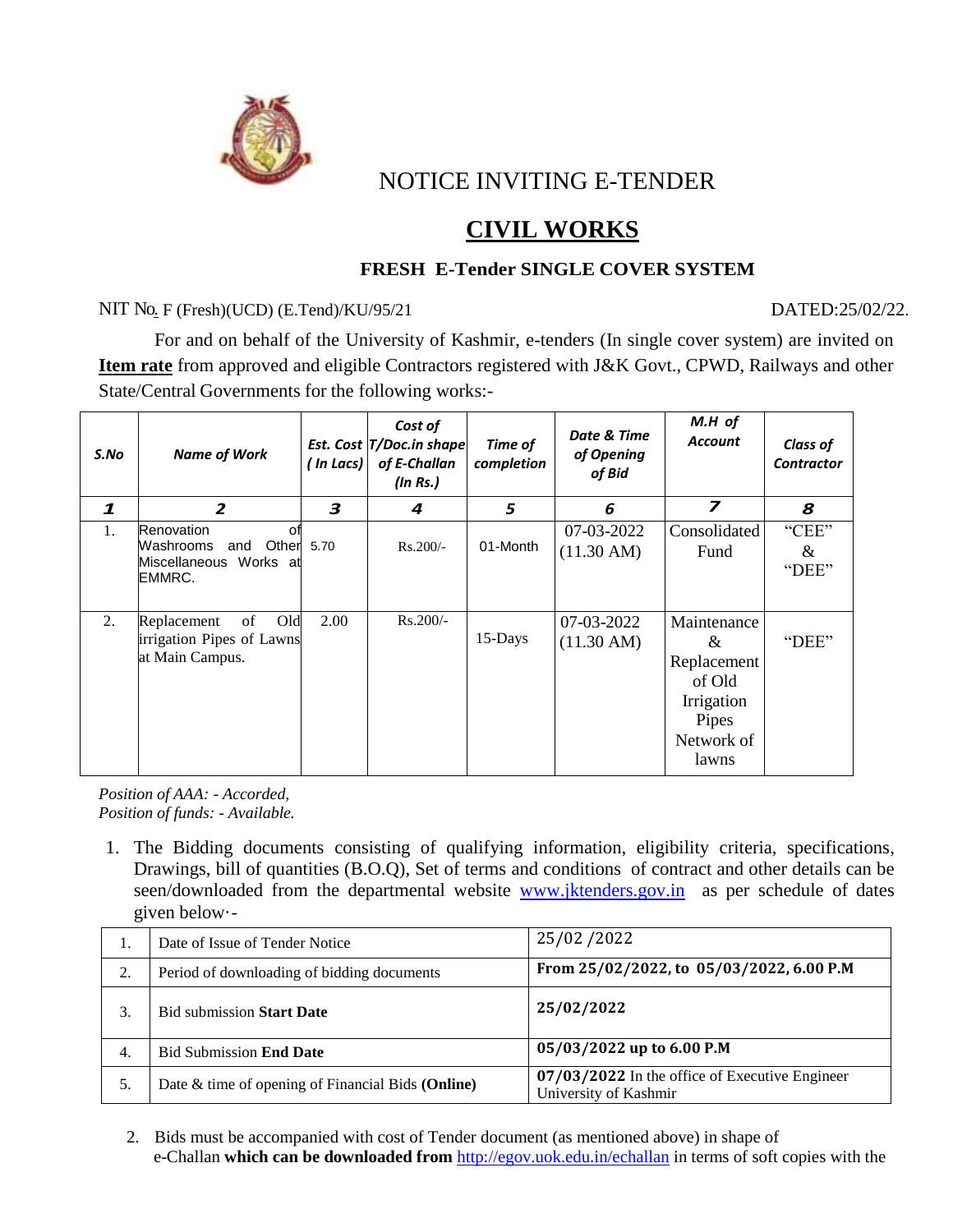e-bid.

Note:- The Date e-Challan must be between the date of start of bid and Bid Submission End date. **Any deviation shall render the bidder as Non-responsive.**

**2.1 The successful bidder (L-1) shall have to produce CDR and e-challan in original in the office of the undersigned before allotting the work or issuance of Supply order. pledged to Executive Engineer University of within 03 Days before fixation of Contract besides 1st lowest bidder has to produce an amount equal to 5% of contract as Performance Security in the shape of CDR/FDR/BG** in favour of Executive Engineer University of Kashmir Division within 10 (ten) days after the date of receipt of letter of acceptance and EMD of 2% will be released after receipt of 5% performance Security. The Bank Guarantee should be valid for 45 days beyond bid validity**.**

#### **(Note: - Scan all the documents on 100 dpi with black and white option.)**

- **3.** The date and time of opening of Financial Bids of a responsive bidder shall be notified on Web Site www.jktenders.gov.in and conveyed to the bidders automatically through an e-mail message on their e-mail address.
- 4. The bids for the work shall remain valid for a period of 120 days from the date of opening of Technical **bids.**
- **5. The earnest money shall be forfeited** lf:-
- a) Any bidder/ tenderer withdraws his bid/ tender during the period of bid validity or makes any modifications in the terms and conditions of the bid.
- b) *Failure* of *Successful bidder* to *furnish the required performance security within the specified time limit.*
- c) *Failure of Successful bidder to execute the agreement within 28 days after fixation of contract.*

#### **6(A). Instruction to bidders regarding e-tendering process**

- 6.1 Bidders are advised to download bid submission manual from the "Downloads" option as well as from "Bidders Manual Kit" on website [www.jktenders.gov.into](http://www.jktenders.gov.into/) acquaint bid submission process.
- 6.2 To participate in bidding process, bidders have to get 'Digital Signature Certificate {DSC)' as perinformation Technology Act-2000. Bidders can get digital certificate from any approved Vendor.
- 6.3 The bidders have to submit their bids online in electronic format with digital Signature. No bid will be accepted in physical form.
- 6.4 Bids will be opened online as per time schedule mentioned in Para-1.
- 6.5 Bidders must ensure to upload scanned copy of all necessary documents with the bid. Besides, original documents related to the bid shall be submitted by L1 before issuance of Allotment in his favour.
- **6.6. Bidders must ensure to upload scanned copies of all necessary documents including, tender documents fee in terms of soft copies and all other documents required as per NIT with technical bid. No document (s) which has/have not been uploaded shall be entertained for technical evaluation in the form of hard copy. However in case of any clarification the bidders all have to produce original documents in support of soft copies if need arises.**

**Note:- Scan all the documents on 100 dpi with black and white option.**

- **6.6(a) Bidders should note that if the documents uploaded/submitted on the basis of which the contract has been awarded are found forged/fake/not genuine at any time, the contract shall be cancelled and the contractor/bidder shall be recommended for blacklisting and debarred from taking part in tendering in University of Kashmir/Other Departments for a period of one year in the first instance, besides the performance security deposited for the said work shall be forfeited.**
- 7. The department will not be responsible for delay in online submission due to any reasons.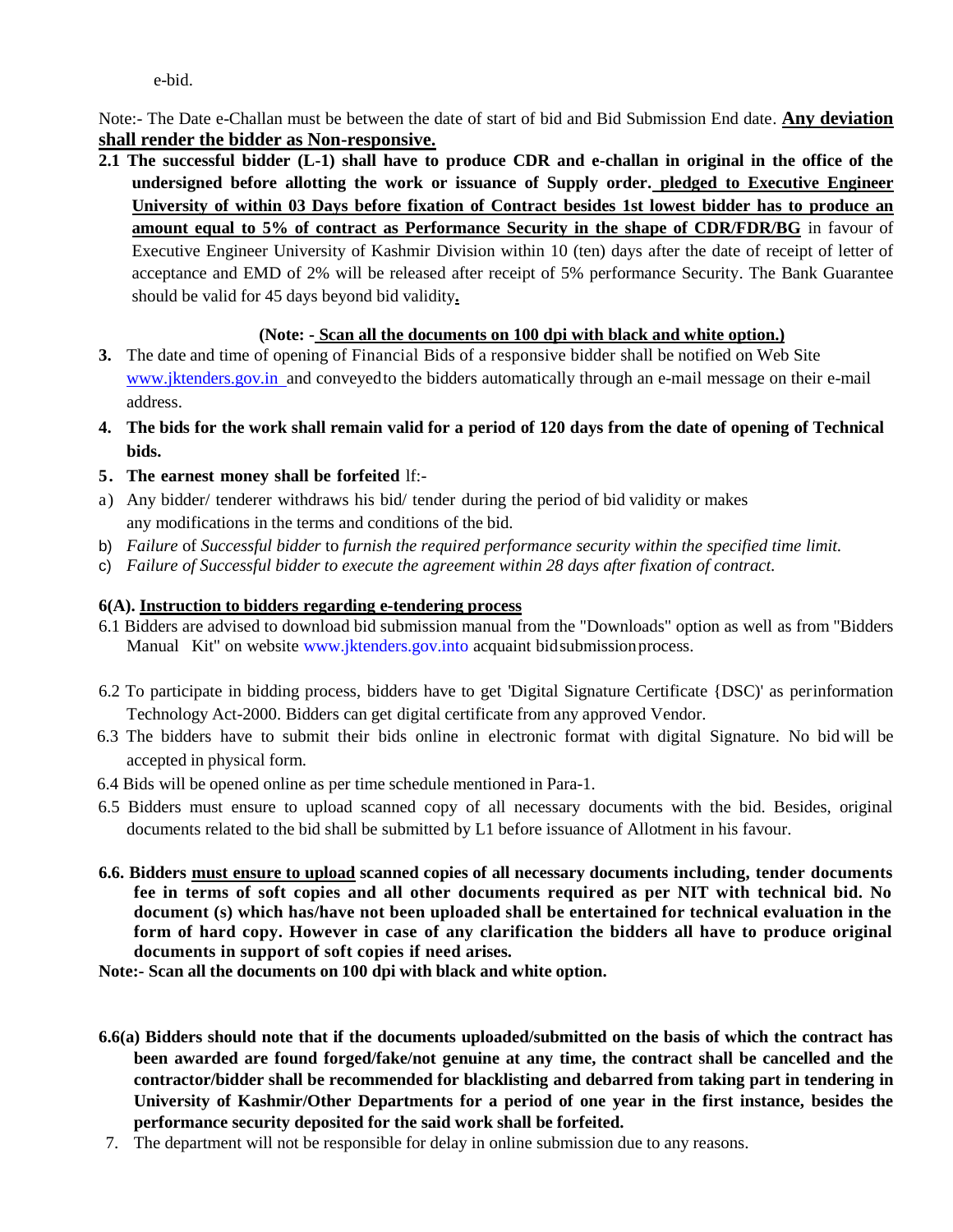8. **For item rate method** the unit rates and prices shall be quoted by the bidder entirely in Indian Rupees and the rates quoted shall be deemed to include price escalation and all taxes upto completion of the work. Deduction on account of taxes shall be made from the bills of the contractor on gross amount of the bill as per the rates prevailing at the time of recovery.

**The %age rate method** requires the bidder to quote a percentage above / below / at par at the bottom of the BOQ percentage template for the work. The percentage quoted by the bidder shall be deemed to include price escalation and all taxes upto completion of the work. Deduction on account of taxes shall be made from the bills of the contractor on gross amount of the bill as per the rates prevailing at the time of recovery.

- **10.** Bidders are advised not to make any change in BOQ (Bill of Quantities) contents. In no case they should attempt to create similar BOQ manually.
- **11. Price escalation and Taxes**: No price escalation shall be permissible. The deduction on account of taxes shall be made for the bills of the contractor for the gross amount of the bill as per the rates prevailing at the time of recovery.
- **12.** Bidders are advised to use **"My Documents**" area in their user on R&B e-Tendering portal to store such documents as are required.
- **13.** In case of CRF and any other specified project. The relevant guidelines standard bidding document shall be followed.
- **14.** Instructions to Bidder (ITB)

**14.1** All bidders shall upload the following information and documents along with qualification criteria/qualification information with their bids:-

- a) Copies of original documents defining constitution/ legal status, place of registration and principal place of Business
- b) Cell No .and Correspondence address & e-mail.
- c) Scanned copy of e-challan
- d) Scanned copy of Registration Card with latest renewal.
- e) Scanned copy of Valid GSTIN No. & PAN No.
- f) **Scanned Copy of GSTIN Registration and latest clearance certificate FORM GST-3B I.e. latest clearance certificate FORM GST-3B of the latest quarter/preceding Month to the Issue of NIT. Illustrations:-**

For the NIT in August 2021, the bidder has to upload the latest clearance certificate FORM GST-3B of the latest quarter i.e. April-June/preceding month i.e. July 2021.

g) *All bidders shall upload Verification Certificate from concerned Chief Engineer /Superintending Engineer of Enlistment Registration Card*

14.2 The bidder at his own responsibility and risk should visit and examine the site of work and its surroundings before submission of bid.

14.3 Non attendance of pre-bid meeting will not be cause of disqualification of the bidder.

14.4 All documents relating to the bid shall be in the English Language.

### **15. General Conditions of Contract: -**

15.1 The date of start of the work shall be reckoned within one week from the date of issuance of LOI/Contract allotment as the case may be.

**Penalty for delay in completion**: - In case of delay in completion of work beyond stipulated periodof completion, **penalty upto maximum of 10% of the contract shall be imposed**.

**15.2 Time extension:** -Suitable time extension shall be granted in case of increase in scope of work and in the event of delay beyond control of contractor to be determined by the department.

**15.3 Advance Payments:-**No mobilization advance/equipment advance shall be paid.

**15.4 Secured Advance:-**No secured advance is admissible.

**15.5 Schedule of Payment**:-The payment schedule shall be fixed after award of contract in favour of successful bidder, **on the basis of availability of funds** and value of work executed, shall be determined by the Engineer.

**15.6 Amendment of bidding document**:-Before the deadline for submission of bids the employer may modify the bidding documents by issuing Addendum.

**15.7(a) The tender receiving authority reserves the right to accept or reject any tender or all tenders without assigning**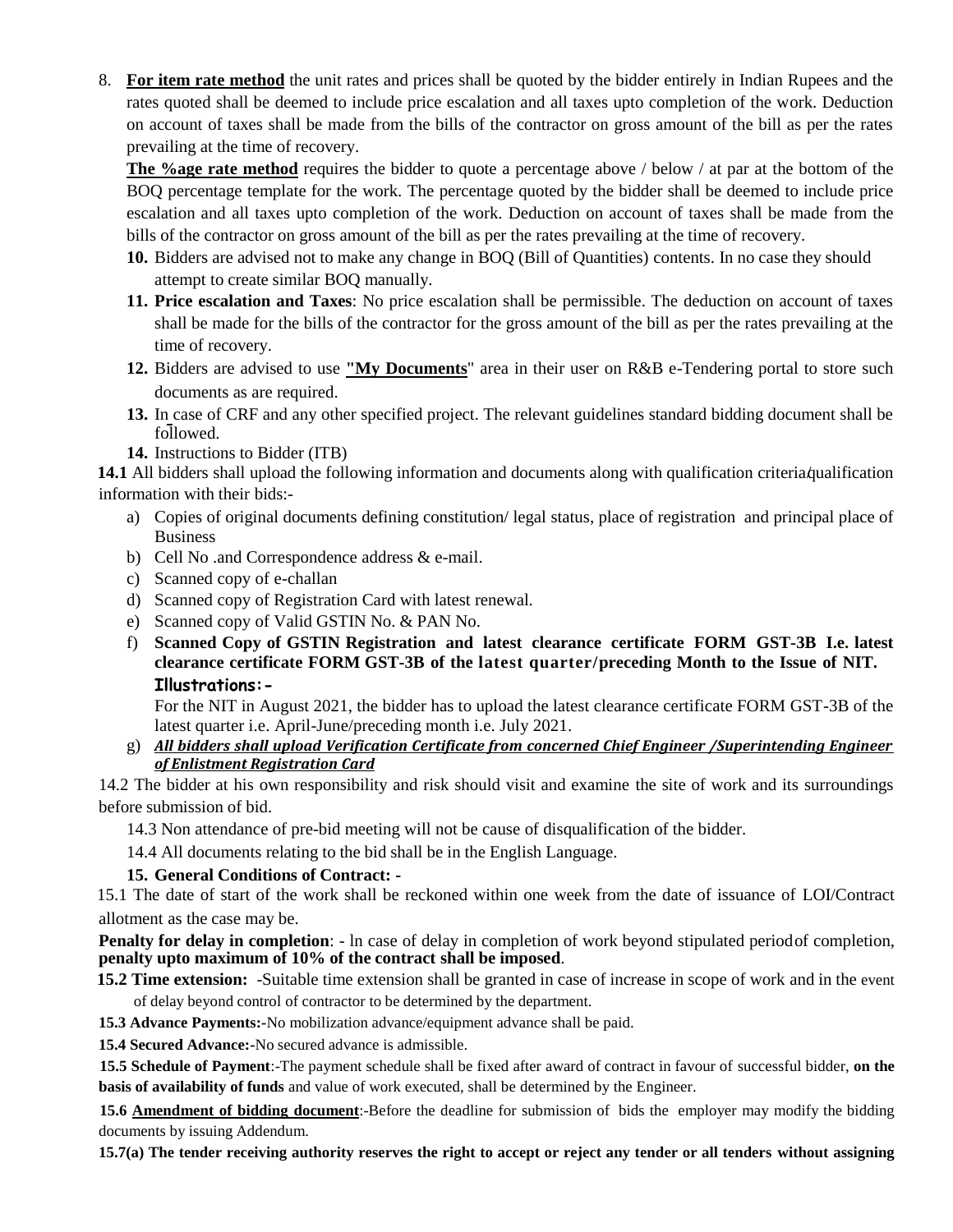**any reason thereof.**

**15.7(b)The Employer reserves the right to accept or reject any bid and to cancel the bidding process and reject all bids, at any time prior to award of Contract, without thereby incurring any liability to the affected bidder or bidders or any obligations to inform the affected bidder or bidders of the grounds for the Employer's action.**

**15.7(c) Unbalanced Bid:- (Not applicable at present as per the Government directions)**

- **16. Restoration of work:-** On completion of contract the contractor shall be responsible to remove allun-used material and restore all work in its original position at his own cost.
- **17. Traffic regulations:-**The contractor is bound to adhere to traffic regulations as is applicable from time to time and ensure arrangements of smooth regulation of traffic during execution of work.
- **18. Arbitration:-** The arbitration shall be conducted in accordance with the arbitration procedure stated in the J&K Conciliation and Arbitration Act No:-xxxv of 1997 issued vide SRO No:-403 vide Notification of J&K Govt., **"Law Department" 11th December-I997**.
- **19. Defect Liability period**:- The DLP shall be Calculated from date of certified completion of work and period shall be **36 months**. The defects noticed in the work during execution or D.L.P. shall be corrected by the Contractor within the length of time specified by the Engineer. If the contractor does not correct the defects pertaining to D.L.P. to the satisfaction of the Engineer within the time specified, the Engineer will assess the cost of having the defects corrected and contractor will pay this amount on correction of defects.

**20. The date of start of work shall be reckoned within 07 (seven) days from the date of issuance of allotment/ Letter of intent.** 

**21. In case the agency fails to execute the work, the performance security in the shape of CDR/FDR/BG and normal deposit shall be liable for forfeiture besides initiating other punitive actions against the defaulter without serving any notice.**

**ALL KEY CONSTRUCTION MATERIAL** shall have to be strictly as per prescribed specifications and approval of the Engineer In-charge.

#### **22. The performance security of 3% shall be released after successful completion of DLP**

Failure on part of the contractor to fulfill his obligations of maintenance schedules shall result inforfeiture of the deposits held for this purpose as well as the CDR/FDR/BG for this work.

- **23. Safety:** The contractor shall be responsible for safety of all activities at site of work.
- **24. Discoveries**:- Anything of historical or other interest or of significant value unexpectedlydiscovered on the site shall be the property of the Govt.
- **25. Tests**:-The contractor shall be solely responsible for carrying out the mandatory tests required forthe quality control at his own cost.
- **26. Termination:** The employer may terminate the contract if the contractor causes a fundamental breach of the contract.
- **27. Fundamental breach of contract will include:-**
- a) Continuous stoppage of Work for a period of 30 days without authorization of Engineer in- charge.
- b) Contractor is declared bankrupt.
- **c) Any evidence of involvement of contractor in corrupt practices.**
- d) If the contractor indulges in willful disregard of the quality control measures put in place by the department.
- e) Contractor delays the completion of work beyond stipulated time of completion.
- f) **Pursuant to the process of termination of defaulted contract, the employer reserves the right to invite fresh tender for the balance work at the risk and cost of defaulting contractor.**
- **28. Major Labour Laws applicable to establishment engaged in building and other construction Work**:-
- a) Workmen compensation act 1923.
- b) Payment of Gratuity Act 1972.
- c) Employees P.F. and Miscellaneous Provision Act1952.
- d) Maternity Benefits Act 1951.
- e) Contract Labour (Regulation & Abolition) Act1970.
- f) Minimum Wages Act 1948.
- g) Payment of Wages Act 1936.
- h) Equal remuneration Act 1979.
- i) Payment of bonus Act 1965.
- j) Industrial disputes Act 1947.
- k) Industrial employment standing orders Act 1946.
- l) Trade Union Act 1926.
- m) Child Labour (Prohibition & Regulation) Act 1986.
- n) Inter State Migrant workmen's (Regulation of employment & Conditions of service)Act 1979.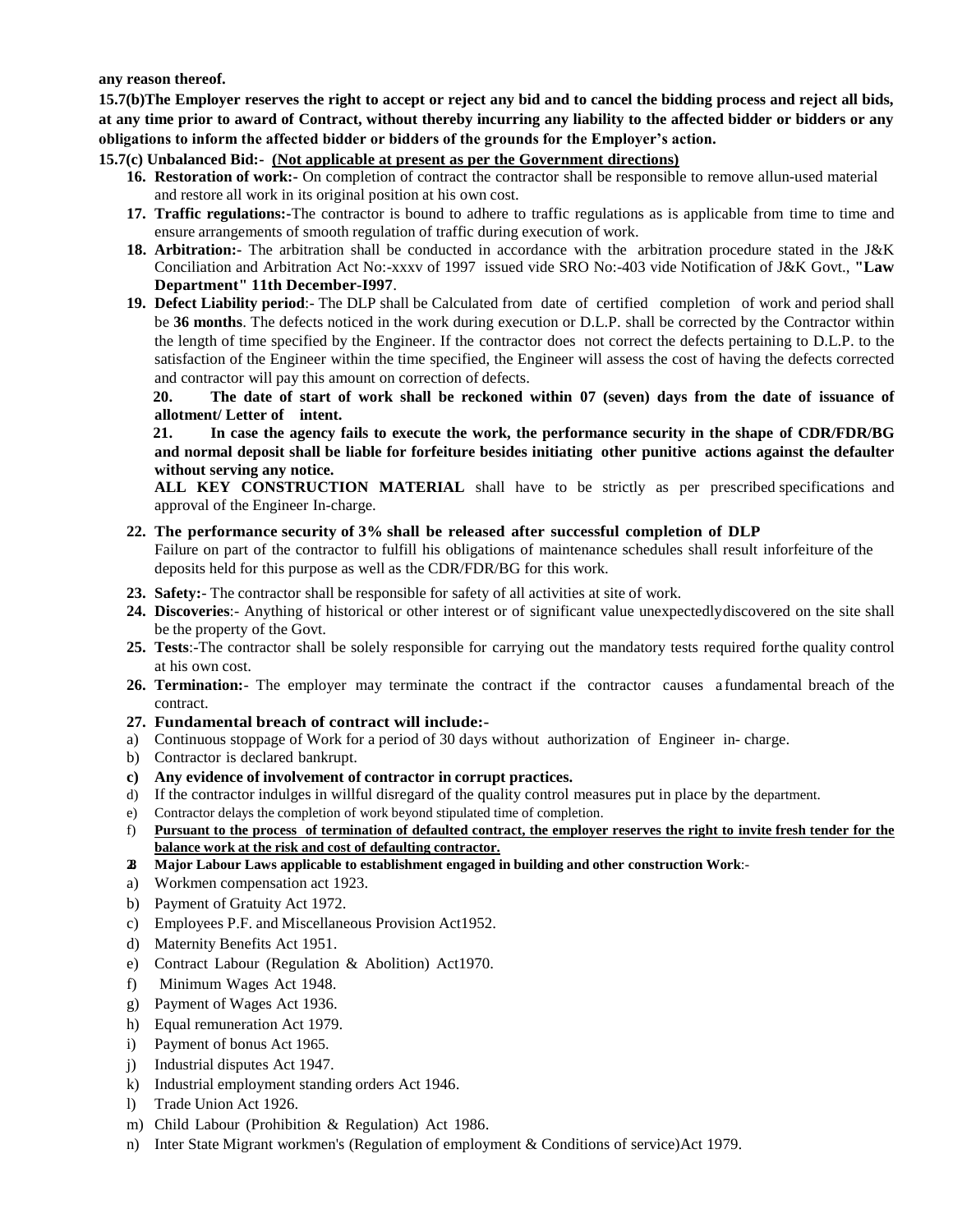- o) The Building and other Construction workers (Regulation of employment and Condition ofservice) Act 1996 and the Census Act of 1996.
- p) Factories Act 1948.
- q) Compliance with Labour Regulation Laws of J&K.
- **29. Specification/Quality Control**:-All items of works shall conform to specifications as per IRC/MORTH/ NBO/ CPWD/ SSRI Any other prescribed specifications.
- **30. Insurance**:- Insurance cover to Labour *I* Machinery *I* Work *I* Plant material *I* Equipment by the contractor shall be mandatory.
- **31. Laws Governing the Contract: -**The contract shall be governed by Laws of the land.

Court's Jurisdiction:-In case of a disputes/differences between contractor and Department the jurisdiction shall be J&K.

#### **32. Time Extension: -**

- a) The work is to be completed within the time limit specified in the NIT and the time of completion will also increase *I* decrease in proportion with additional *I* deleted quantum of work depending upon the actual quantum of work.
- b) Request for extension of time shall be made by the contractor in writing not later than fifteendays of happening of the event causing delay. The contractor shall also indicate in such a request the period for which extension is desired.
- c) Abnormal /bad weather or Serious loss or damage by fire or Civil commotion, strike or lockout (other than among the labour engaged by the contractor) affecting any or the trades employed on the work, or Non availability of departmental stores.
- d) Any other cause which in the absolute discretion of the accepting authority is beyond the contractor's desire.
- e) On contractor's representation based on the grounds as detailed above the time for completion of the work may be extended by a period considered reasonable by the Department.
- **f)** Extension of time shall be also admissible in the event of temporary suspension of work.
- **33. The tender/bid is liable to rejection if it does not fulfill the requirements as laid down in NIT.**

All other terms conditions are as per PWD Form 25 (Double agreement Form) and detailedNI issued vide this office No: F (Fresh)(UCD) (E.Tend)/KU/95/21 DATED:25/02/22.

> **Executive Engineer University of Kashmir**

No: F (Fresh)(UCD) (E.Tend)/KU/95/21 DATED:25/02/22